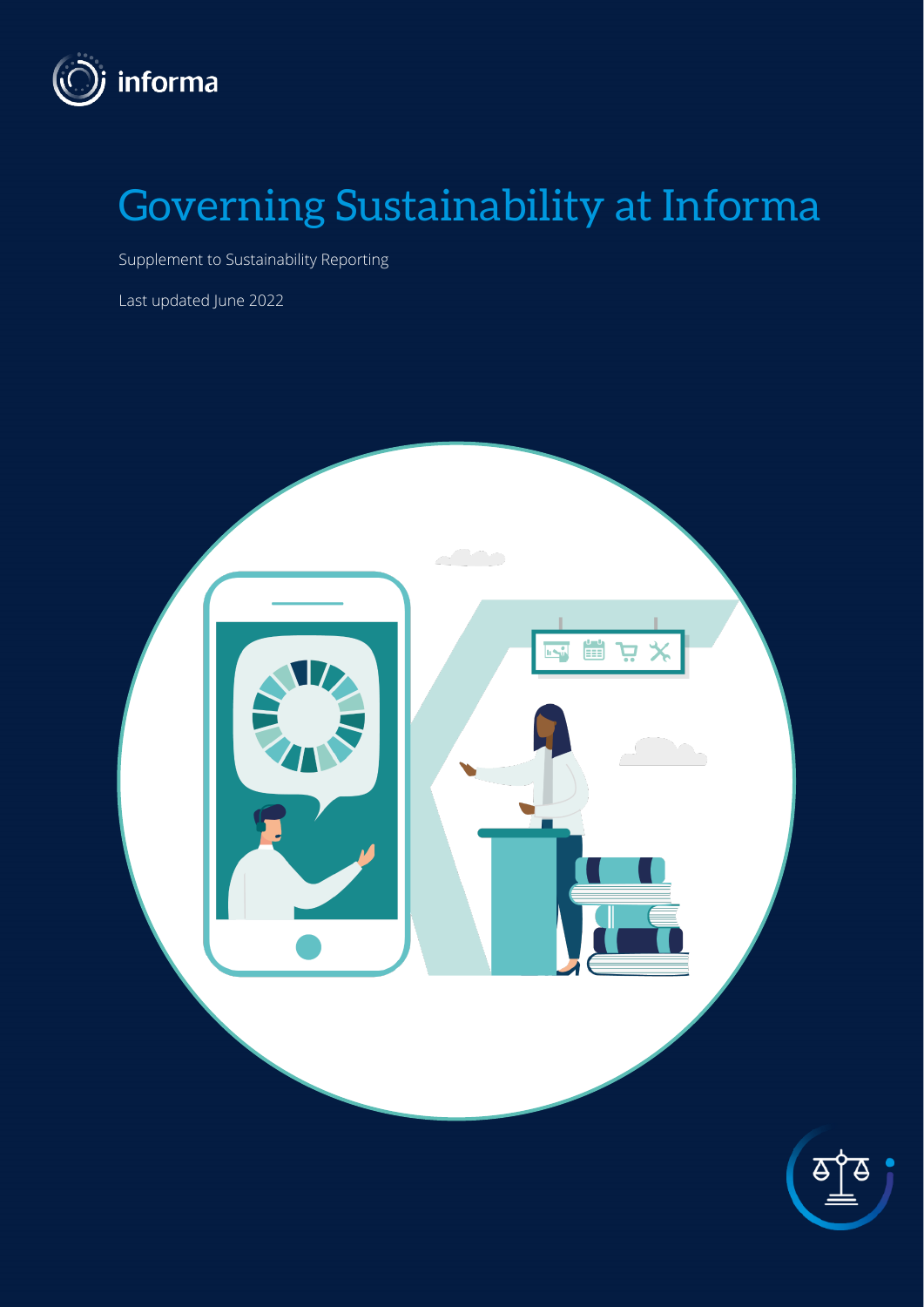

At Informa, we have an ambition to become a champion of sustainability within our business and across the specialist markets we serve.

As part of our FasterForward programme, we have committed to a series of specific goals and activities over a five year period, designed to help us become an ever more sustainable, high impact business and to support and accelerate change in our markets.

We recognise that many stakeholders want to understand more about how we govern this important topic. We have produced this document to provide an overview of our approach as a supplement to our sustainability reporting.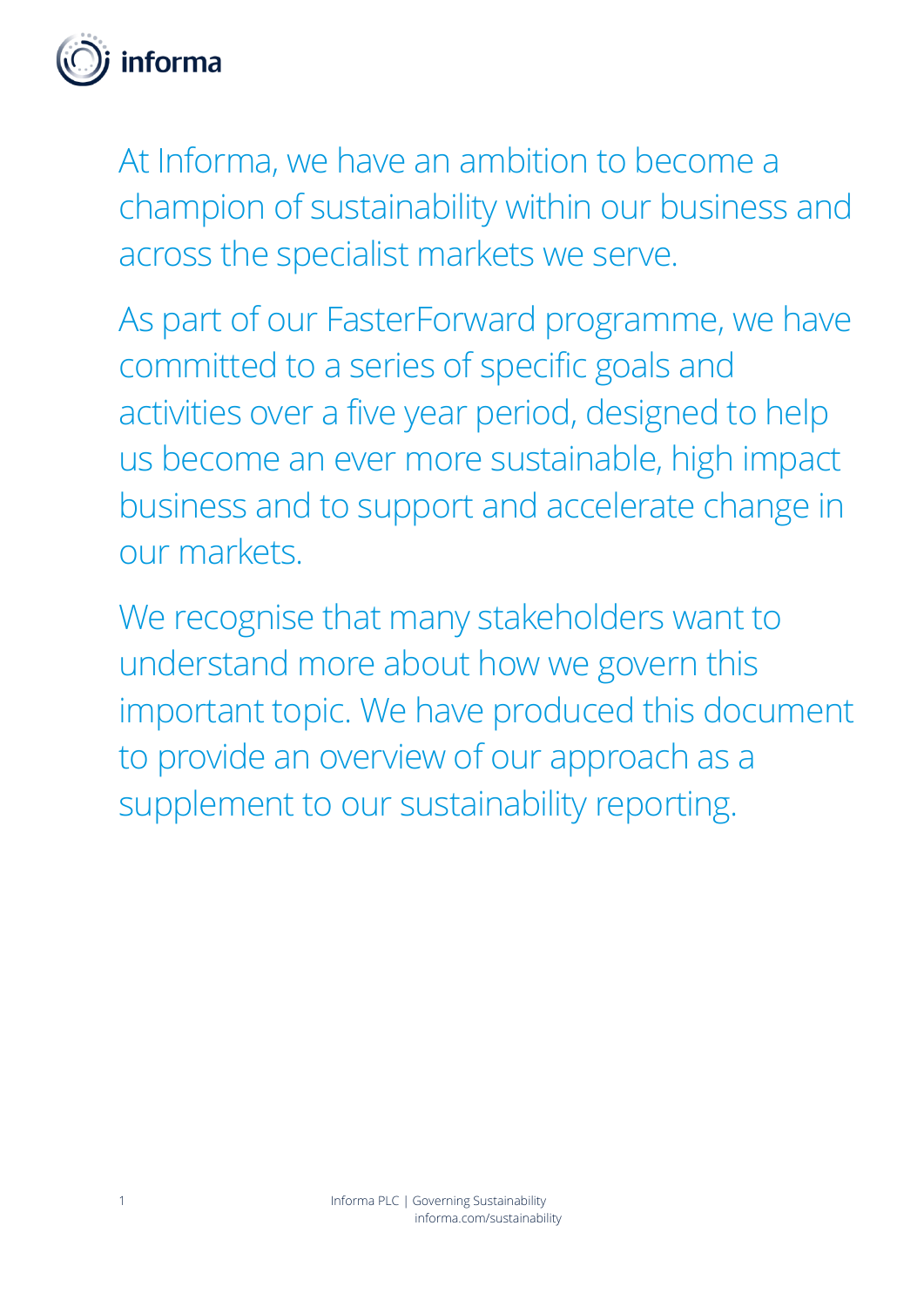

# The importance of sustainability

Being a responsible and sustainable business is, we believe, essential to Informa's long-term success and a driver of the benefits and value we can deliver to customers and our other stakeholders. It forms part of our business strategy and is aligned to the company's Purpose and Guiding Principles, and it matters to many of our stakeholders too.

As part of th[e FasterForward programme,](https://www.informa.com/sustainability/faster-forward/) we are committed to a series of goals between 2020 and 2025, built on the investments and foundations established in previous years.

#### How we structure our governance of sustainability

The diagram below shows how we structure sustainability governance at a high level, and the links with teams such as compliance, HR, property and health, safety & security, as well as senior management.

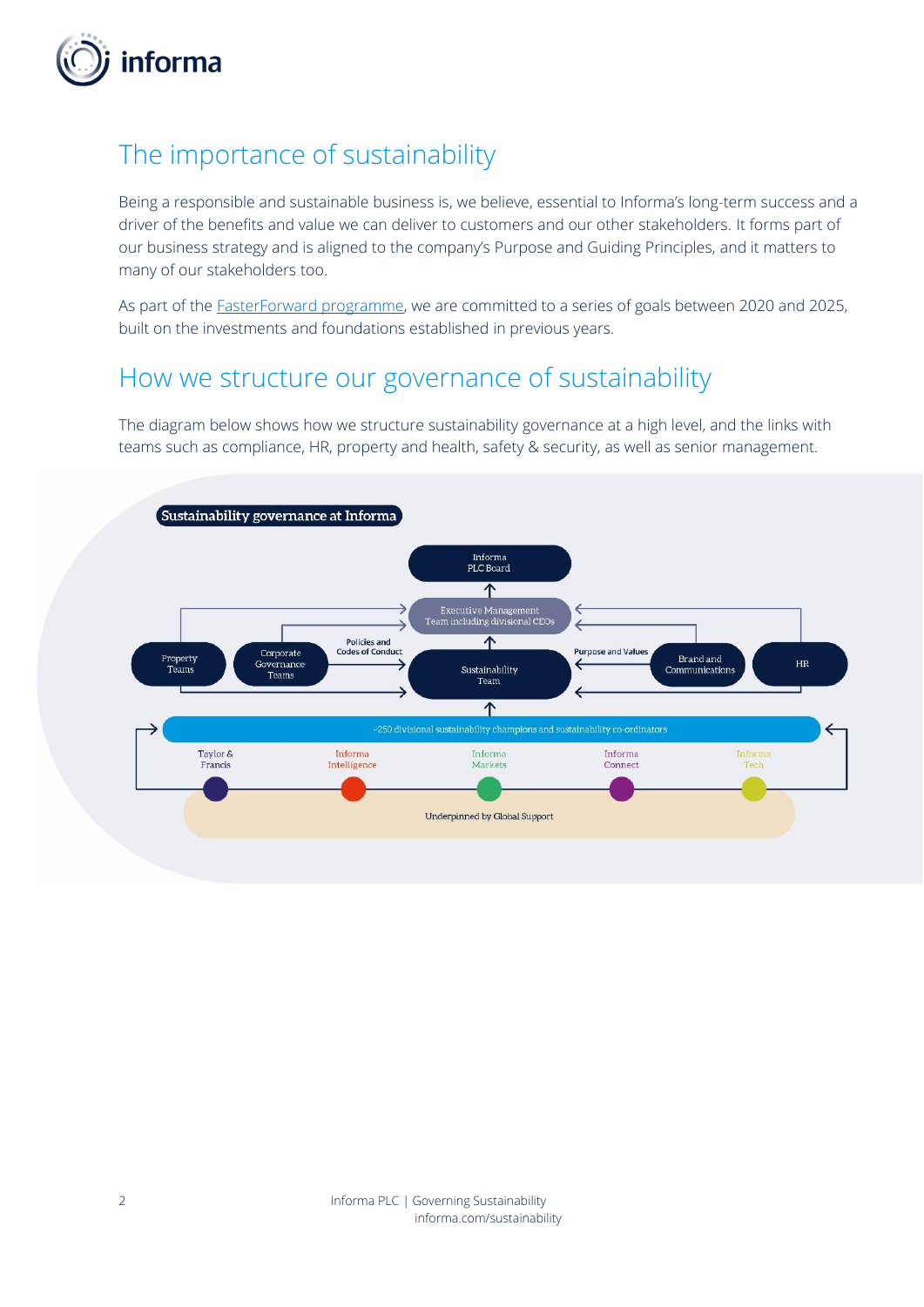

| <b>Function</b>                    | Role                                                                                                                                                                                                                                                                                                                                                                                                                                                                                                                                                                                                                                                                                                                       |
|------------------------------------|----------------------------------------------------------------------------------------------------------------------------------------------------------------------------------------------------------------------------------------------------------------------------------------------------------------------------------------------------------------------------------------------------------------------------------------------------------------------------------------------------------------------------------------------------------------------------------------------------------------------------------------------------------------------------------------------------------------------------|
| Sustainability<br>team             | Oversees strategy and reporting. The team provides strategic direction and enables<br>others in the business to be successful in their own sustainability ambitions.                                                                                                                                                                                                                                                                                                                                                                                                                                                                                                                                                       |
|                                    | They provide:                                                                                                                                                                                                                                                                                                                                                                                                                                                                                                                                                                                                                                                                                                              |
|                                    | Horizon scanning for the emerging risks and opportunities related to sustainability<br>$\bullet$<br>developments<br>Subject matter expertise and guidance to Group functions on compliance<br>$\bullet$<br>requirements<br>Support to business teams with embedding and improving sustainable<br>$\bullet$<br>performance in their products, including the identification of new commercial<br>opportunities and customer engagement<br>Ongoing engagement with suppliers to help address sustainability challenges<br>$\bullet$<br>Group-wide engagement programmes on sustainability issues such as volunteering<br>$\bullet$<br>Data collection and reporting, in collaboration with other Group functions<br>$\bullet$ |
| <b>Informa PLC</b><br><b>Board</b> | The Informa Board monitors our approach to sustainability, including the FasterForward<br>programme. The Board receives formal updates twice a year including presentations<br>from the Head of Sustainability covering FasterForward metrics and discusses progress<br>and relevant issues regularly.                                                                                                                                                                                                                                                                                                                                                                                                                     |
| <b>Executive</b><br>management     | Our leadership teams play an active role in determining strategy, monitoring<br>performance against targets and championing sustainability as a topic of growing<br>importance in our business.                                                                                                                                                                                                                                                                                                                                                                                                                                                                                                                            |
| <b>Working</b><br><b>Groups</b>    | We have a series of working groups tasked with tackling sustainability in a particular<br>part of the business, such as implementing our sustainable Better Stands initiative or<br>embedding our sustainable events framework within a particular division, such as<br>Informa Connect.                                                                                                                                                                                                                                                                                                                                                                                                                                   |
| Sustainability<br>champions        | Our Sustainability Champions programme continues to go from strength to strength,<br>with around 250 colleagues giving their time to support local initiatives and helping to<br>make our volunteering and Walk the World programmes a success.                                                                                                                                                                                                                                                                                                                                                                                                                                                                            |
| All<br>colleagues                  | As our focus as a business on sustainability has accelerated, more teams have made<br>sustainability objectives part of performance appraisals and we have seen encouraging<br>growth in the number of brands and events participating in our sustainable events<br>management system's <b>Accelerator and Fundamentals programmes</b> .<br>To support colleagues in achieving their goals, all new colleagues receive training on                                                                                                                                                                                                                                                                                         |
|                                    | Informa's Code of Conduct and key policies when they first join, which includes content<br>on our sustainability programme. We also provide ongoing education throughout the<br>year through the company intranet, town halls, online sessions and other routes to<br>ensure that all of our colleagues have a growing awareness of where they can make a<br>difference in delivering FasterForward and improving our impacts on the environment<br>and society.                                                                                                                                                                                                                                                           |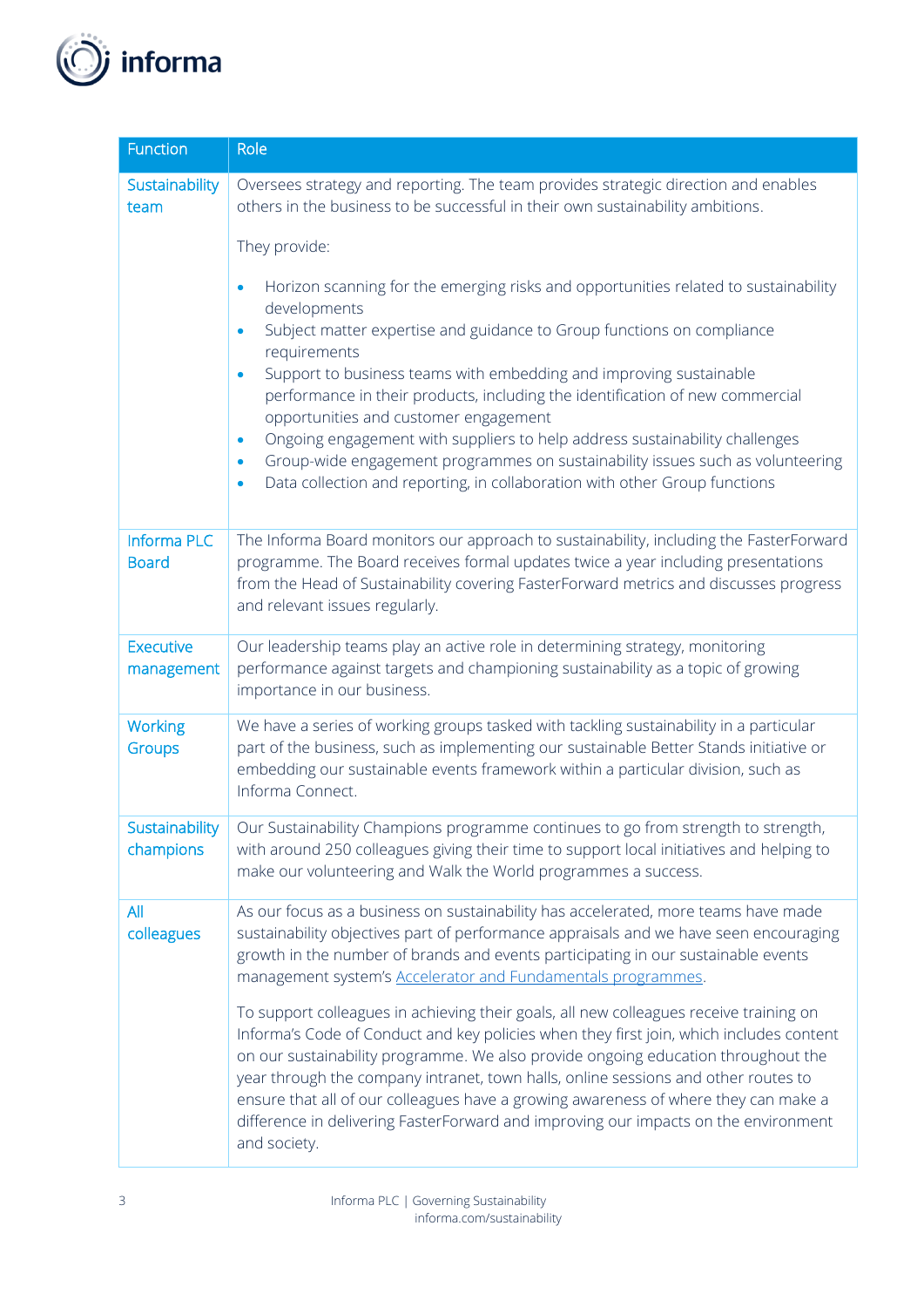

### <span id="page-4-0"></span>Focusing on the most material issues

Over the last decade, we have focused Informa's sustainability programme on our most material issues across all five areas of:

- Our Content
- Our Customers
- Our Communities
- Our Colleagues
- Our Shared Environment

In 2018, we worked with the Responsible Media Forum to publish a materiality assessment for the media industry. This reinforced our earlier work that identified our biggest opportunity to make a positive impact through our business activities was through our Content and Customers – i.e. our products. This is where we have concentrated our efforts on sustainability, and it forms a core part of our FasterForward strategy. The [materiality assessment](https://responsiblemediaforum.org/forum) was updated in 2022.

In 2019, to build on this work, particularly across our physical events portfolio which makes up a large proportion of our business, we teamed up with peers, partners and suppliers in the events industry to support the largest ever materiality study into the environmental and social impacts of the industry. This focused on North America and will deliver the results in late 2021. It will help us more deeply understand and manage the environmental impacts of the exhibitions industry and it also establishes networks of collaboration to help tackle systemic challenges.

In 2020, we launched our ambitious and broad-reaching FasterForward programme. This is a five year programme to accelerate our progress towards becoming an ever more sustainable, positive impact business. As part of this programme, we conducted an analysis of the most material impacts on those five aspects of sustainability identified in 2018.

This analysis incorporated feedback from colleagues, customers, investors, suppliers, and local communities. We also consider the material issues defined by sustainability frameworks and indices such as the Sustainability Accounting Standards Board (SASB), Global Reporting Initiative (GRI), the S&P Global Corporate Sustainability Assessment (CSA), ISS, MSCI, Sustainalytics, etc.

FasterForward focuses on the most important sustainability issues that we identified:

- Faster to Zero: Tackles the climate change and waste impacts from our business value chain
- Sustainability Inside: Recognises the opportunity to create positive change and business growth through our products
- Impact Multiplier: Focuses on opportunities to grow our business and leave a positive legacy in our communities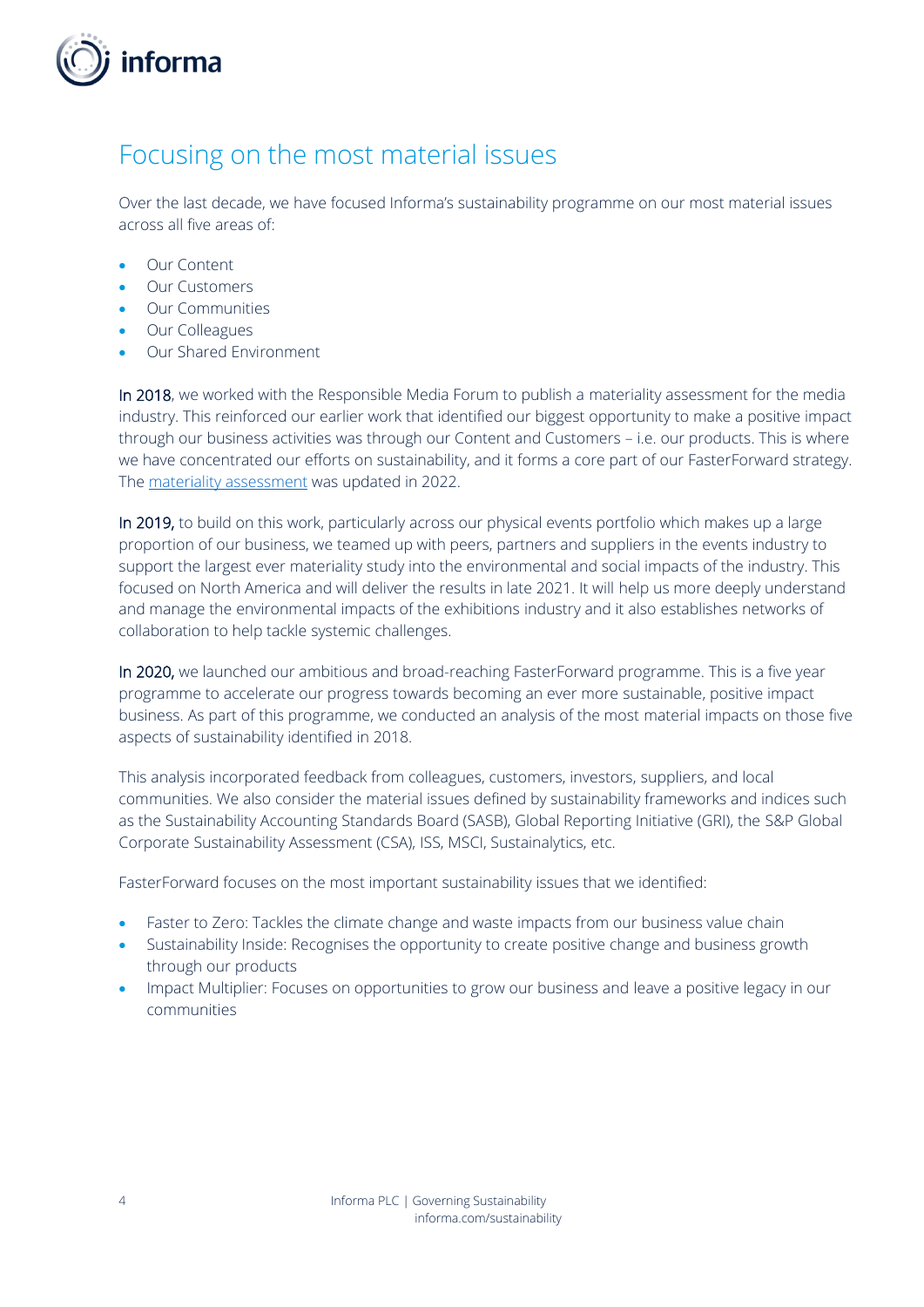

#### Our most material issues

| <b>Faster to Zero</b>                                                     | <b>Sustainability Inside</b>                                                                           | <b>Impact Multiplier</b>                                                                 |
|---------------------------------------------------------------------------|--------------------------------------------------------------------------------------------------------|------------------------------------------------------------------------------------------|
| Become carbon neutral as a<br>business and across our<br>products by 2025 | Embed sustainability inside<br>100% of our brands by 2025                                              | Enable one million<br>disconnected people to access<br>networks and knowledge by<br>2025 |
| Halve the waste generated<br>through our products and<br>events by 2025   | Help and promote the<br>achievement of the UN's<br>Sustainable Development Goals<br>through our brands | Contribute \$5bn per year in<br>value for our host cities by 2025                        |
| Become zero waste and net<br>zero carbon by 2030 or earlier               |                                                                                                        | Contribute value of at least 1%<br>of profit before tax to<br>community groups by 2025   |
|                                                                           |                                                                                                        | Save customers more carbon<br>than we emit by 2025                                       |

Our FasterForward commitments represent a meaningful, long-term commercial differentiator for Informa. We believe they will create value for many stakeholders inside and outside the business and they have the potential to make a lasting impact in our industry and in the industries we touch. Each of our FasterForward commitment also aligns with one of the UN's Sustainable Development Goals, as described in our annual [Sustainability Report.](https://www.informa.com/sustainability/sustainability-reports/) 

# Success is a partnership

We know that mutually beneficial partnerships are integral to our long-term success. Working in partnership is also an important part of how the global community will build a more sustainable future, as is highlighted in the UN's Sustainable Development Goals (SDG17). There are many ways to make a positive difference in the world, and at Informa we are mindful of our impacts on the places where we operate and the communities around them.

Our approach to corporate citizenship increasingly focuses on setting up partnerships that make the most of our unique skills, resources, and knowledge: where we can contribute uniquely to society through our core business operations. This aligns with our Company purpose: to Champion the Specialist, connecting people with knowledge to help them learn more, know more and do more.

We seek to form strategic partnerships with organisations who want to achieve mutually compatible aims. What this looks like varies between our businesses and brands. Some examples are provided each year in our [Sustainability Reports](https://www.informa.com/sustainability/sustainability-reports/) an[d Annual Reports.](https://www.informa.com/investors/annual-report/)

Our individual brands are also increasing working to identify the role they play in their customer communities and how they are supporting those groups to solve some of the biggest global challenges their industries are facing. This is the purposeful role we want to have in those spaces.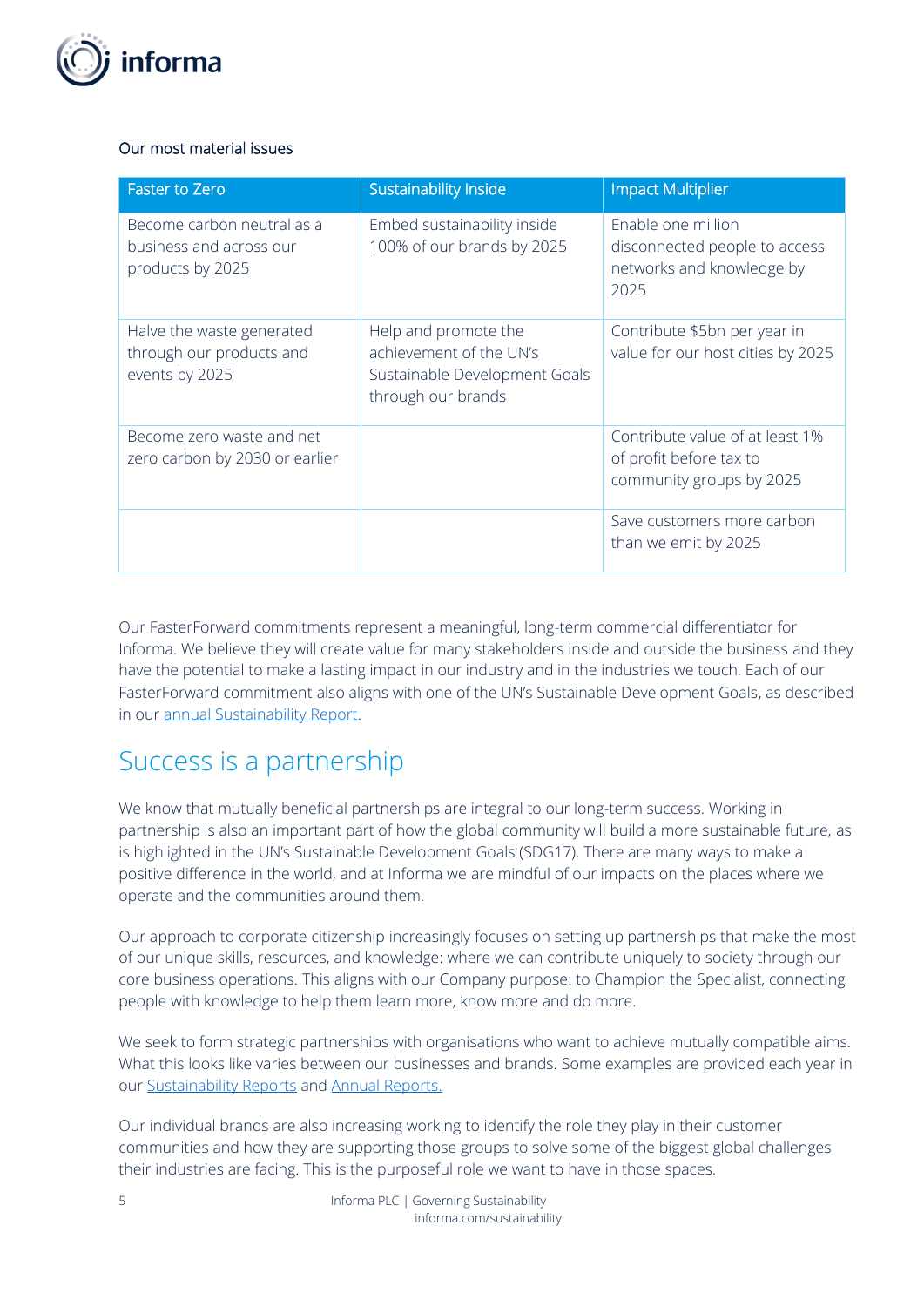

# Policies and frameworks

Our approach to sustainability and broader business governance is underpinned by a set of policies including Informa's Code of Conduct and Sustainability Policy. All are available on ou[r website.](https://www.informa.com/sustainability/group-policies/)

In reporting our sustainability performance, we follow the guidance provided by several frameworks, including the Task Force on Climate-related Financial Disclosures (TCFD), SASB and GRI. Our SASB and GRI reports are available on [our website.](https://www.informa.com/sustainability/sustainability-reports/)

Like many companies, Informa has been tracking climate change as an emerging risk. In 2021, we deepened our focus and understanding in this area, aligning our work with TCFD. Informa is compliant with TCFD's 11 disclosure recommendations. Our climate impacts report is available at [informa.com/climateimpacts](http://www.informa.com/climateimpacts) and within our [Annual Report for 2022.](https://www.informa.com/investors/annual-report/) 

### Linking to our risk management processes

As part of our company-wide risk management framework, we also identify, assess and work to manage business risks, both those that are identified as principal risks to the Group and emerging risks. This includes sustainability-related risks such as climate change, data loss and cyber breach, and our ability to attract and retain key talent. This process is described in our [Annual Report.](https://www.informa.com/investors/annual-report/)

Together, these topics make up the most material sustainability issues for our business and our stakeholders, as well as the focus of our [sustainability reporting.](https://www.informa.com/sustainability/sustainability-reports/)

# Transparency, honesty and integrity in sustainability reporting

We seek to present a fair reflection of our work on sustainability. We use the reporting principles from the GRI guidance (GRI 101 – Foundation document) to ensure that our sustainability reporting is accurate and does not make unsubstantiated claims about our environmental or social impacts, avoiding what is sometimes called greenwashing. These principles are: accuracy, balance, clarity, comparability, reliability and timeliness.

To meet these requirements,

- We focus on our [most material issues](#page-4-0)
- We are transparent about [our reporting methodology](https://www.informa.com/sustainability/sustainability-reports/)
- We report based on accepted sustainability frameworks such as GRI, SASB and TCFD and also seek to present information that is important and material. We do not overemphasise issues that are immaterial to the company or have limited relevance to stakeholders
- We provide at least annual updates on progress against our commitments in our sustainability [reports](https://www.informa.com/sustainability/sustainability-reports/)
- We seek independent verification of our data

#### Data assurance

Each year, Informa's internal audit team reviews a selection of externally reported data from the Sustainability Report. To further increase our data accuracy and in response to stakeholder requests, we